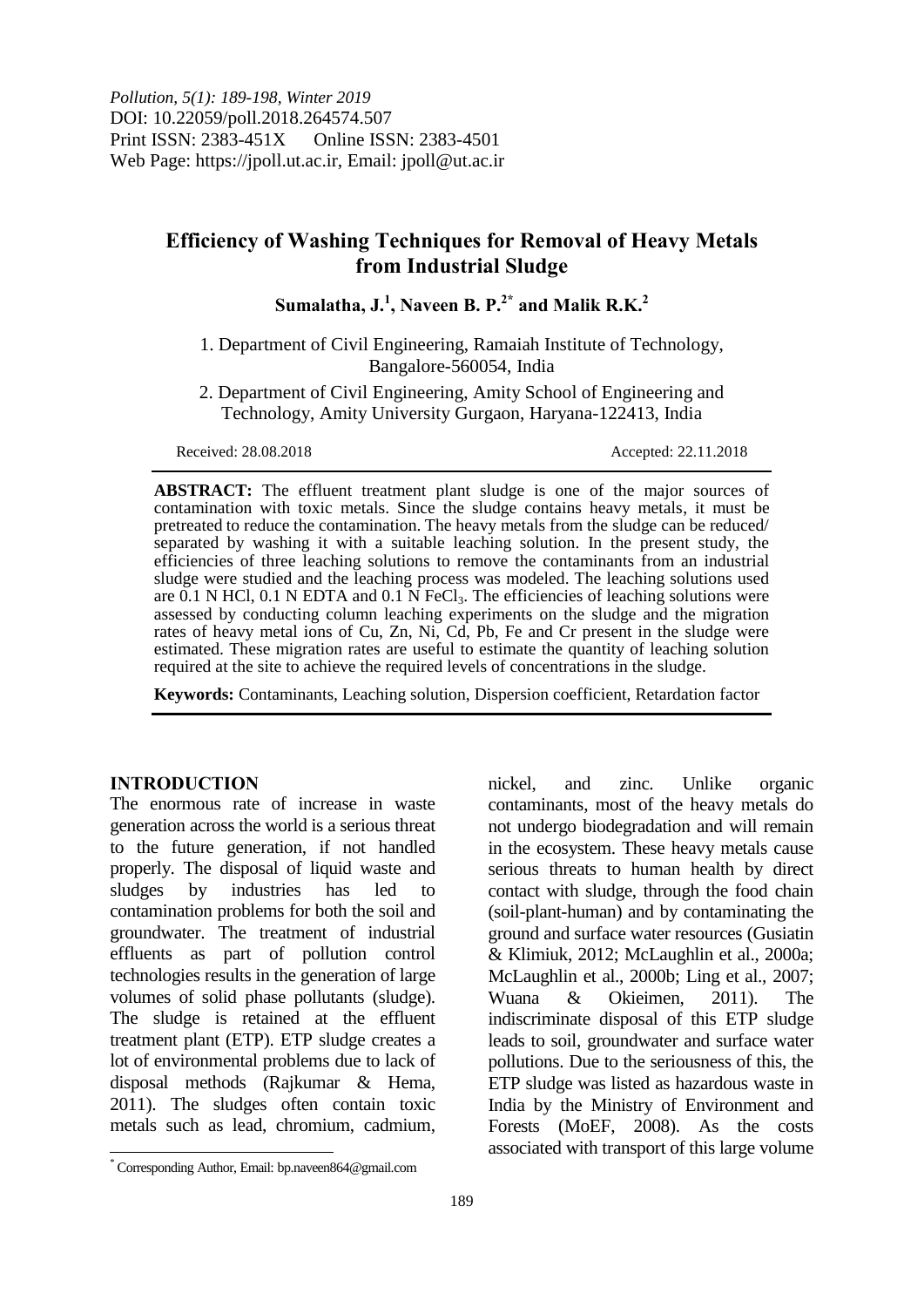of sludge and construction of landfills are very high, recycling of this waste as a substitute for building materials (like bricks and low-cost concrete) is a better option (Balasubramanian et al., 2006; Baskar et al., 2006; Mary Lissy & Sreeja, 2014; Shivanath et al., 2015). Kakati et al. (2013) have studied the use of textile ETP sludge as a fertilizer at low concentration to enhance the plant growth. They found that 10% sludge plus 90% farmyard enhances the plant growth and stated that the accumulation of toxic materials in the plant system after the treatment should be studied in detail. Washing is the most widely used technique for flushing the contaminants from the sludge (Wood, 1997). Most metal ions in natural stage may not be easily soluble in water. Thus, dilute acids such as hydrochloric acid are used to enhance the solubility of metal ions. The commonly used chemical extractants are surfactants, solvents, acids, bases and chelating agents. Chemical extractants are the most costeffective and less damaging (Gebreyesus, 2015). Biosurfactants and biologically produced surfactants enhance the removal of metals from contaminated soils and sediments (Mulligan et al., 2001). The commonly used chelating agents for washing include Ethylenediaminetetraacetic acid (EDTA), Nitrilotriacetic acid (NTA), Diethylenetriaminepentaacetic acid (DTPA), Ethylenediaminedisuccinic acid (EDDS) and citric acid (CA) which form stable complexes with most of the heavy metals over a broad pH range (Bilgin & Tulun, 2015). EDTA has the ability to chelate with almost all heavy metals (Zou et al., 2009). Khalkhaliani et al. (2006) used various concentrations of EDTA for evaluating the washing technique on an artificially contaminated sandy loam soil.

Oustan et al. (2011) used two natural, low molecular weight organic acids, oxalic acid (OA) and acetic acid (AA) to decontaminate a highly contaminated calcareous soil. They concluded that this method is efficient in the removal of contaminants such as Zn, Pb and Cd and also cost effective compared to other chelating agents. Ma et al. (2014) have used  $0.01$  N FeCl<sub>3</sub> in thermal treatment of mercury contaminated soil. Bilgin & Tulun  $(2016)$  have also used 0.01 N FeCl<sub>3</sub> to treat coarse grained and fine-grained soils which showed higher removal of zinc in the presence of iron. The adsorption capacity of cationic heavy metals increases with pH and this plays a primary role in adsorption. The concentration of sorbate and ferric hydroxide play a secondary role in adsorption of these heavy metal ions (Farley et al., 1985). Akahane et al. (2013) and Hirokazu et al.  $(2010)$  have used FeCl<sub>3</sub> to treat cadmium contaminated soils. The ferric salts have the capability to adsorb metal ions (both cations and anions) by coprecipitation. The precipitated ferric hydroxide facilitates incorporation of heavy metal ions directly into the precipitate matrix in place of the similarly sized and charged ferric cations (Patoczka et al., 1998). Although experimental conditions were favorable for the homogeneous distribution of metals throughout it is suggested that Cu and Zn are known to segregate within Fe oxides (Martinez & McBride, 1998). Gitipour et al., 2016 have studied soil washing technique on contaminated sludge with HCl and EDTA and found that the removal efficiencies of these solutions were in the range of 66.81% - 82.69%.

The objective of this study is to demonstrate the efficiency of washing technique to remove the heavy metals from the sludge using selected leaching solutions. The leaching solutions used for this study are 0.1 N HCl, 0.1 N EDTA and  $0.1$  N FeCl<sub>3</sub>. The column leaching tests were conducted with these leaching solutions. The advantage of column tests compared to the usual batch tests is that bulk density and the porosity of the sample are closer to field conditions (Susset &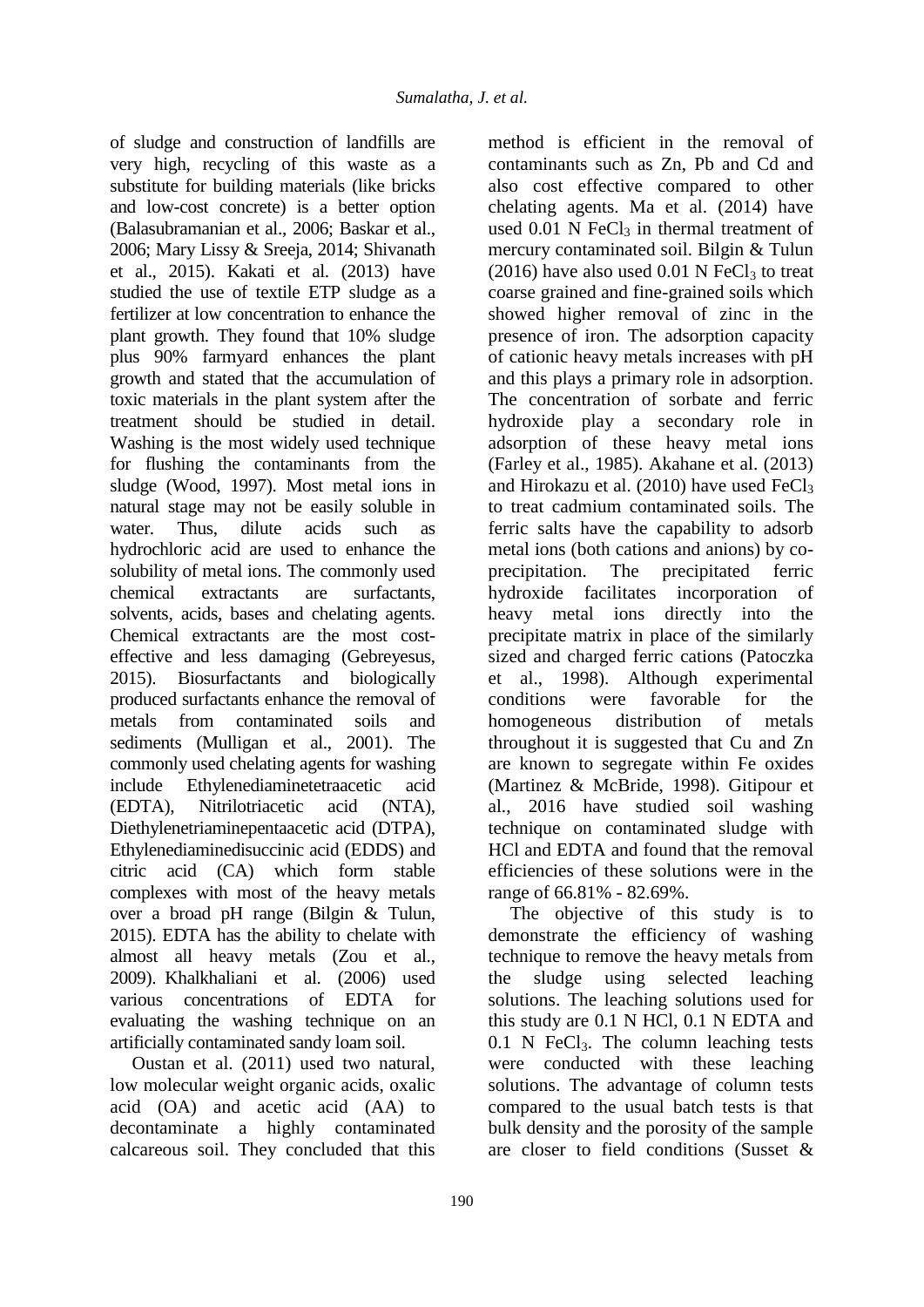Grathwohl, 2002). The column leaching tests are modeled, and the contaminant transport parameters are estimated which can be used to design a washing program at the site to treat the similar type of sludges.

## **MATERIALS AND METHODS**

The industrial sludge was collected from KIADB Industrial Area, Doddaballapur, Bangalore, India (Fig.1). M/s Eco Green Solutions Systems (P) Ltd, which handled this sludge, is located in the villages of Doddaballapur Taluk, and Bangalore rural District. The area lies in the northern latitude of 12°59'03" N and eastern longitude of 77°35'16.2" E. Doddaballapur is about 40

km from Bangalore towards North on Bangalore-Hindupur state highway (SH-9).

In order to observe the chemical properties of industrial sludge, samples were collected from Eco Green Solutions Systems (P) Ltd. plant in the month of November 2013. The initial concentrations of various metal ions in the sludge were analysed with the standard methods given by USEPA 3050B (USEPA, 1996). The heavy metals present in the sludge and their chemical properties are shown in Table.1.

The wet sludge was air-dried and then sieved through 2 mm sieve to determine the index properties which are given in Table 2.



**Fig. 1. Site location**

| <b>Pollutant</b>         | <b>Quantity of metals in industrial</b><br>sludge (mg/kg) |
|--------------------------|-----------------------------------------------------------|
| Copper (Cu)              | 92.3                                                      |
| $\text{Zinc}(\text{Zn})$ | 152.7                                                     |
| Iron $(Fe)$              | 414.5                                                     |
| Chromium (Cr)            | 74.2                                                      |
| Cadmium (Cd)             | 4.7                                                       |
| Nickel (Ni)              | 52.3                                                      |
| Lead (Pb)                | 11.2                                                      |

**Table 1. Chemical properties of industrial sludge**

| Table 2. Characteristics of industrial sludge |
|-----------------------------------------------|
|-----------------------------------------------|

| <b>Specific</b><br>Gravity<br>(G) | Liauid<br>Limit<br>$($ %) | <b>Plastic</b><br>Limit<br>$\frac{9}{6}$ | <b>Shrinkage</b><br>Limit $(\% )$ | <b>Plasticity</b><br>Index (Ip) | <b>Maximum dry</b><br><b>Density</b><br>$(MDD)$ , $(g/cc)$ | <b>Optimum</b> moister<br>Content<br>$OMC.$ $\left(\frac{9}{6}\right)$ |
|-----------------------------------|---------------------------|------------------------------------------|-----------------------------------|---------------------------------|------------------------------------------------------------|------------------------------------------------------------------------|
|                                   | 38                        | Non-<br>plastic                          | 9.80                              | $\overline{\phantom{a}}$        | 0.98                                                       | 33.50                                                                  |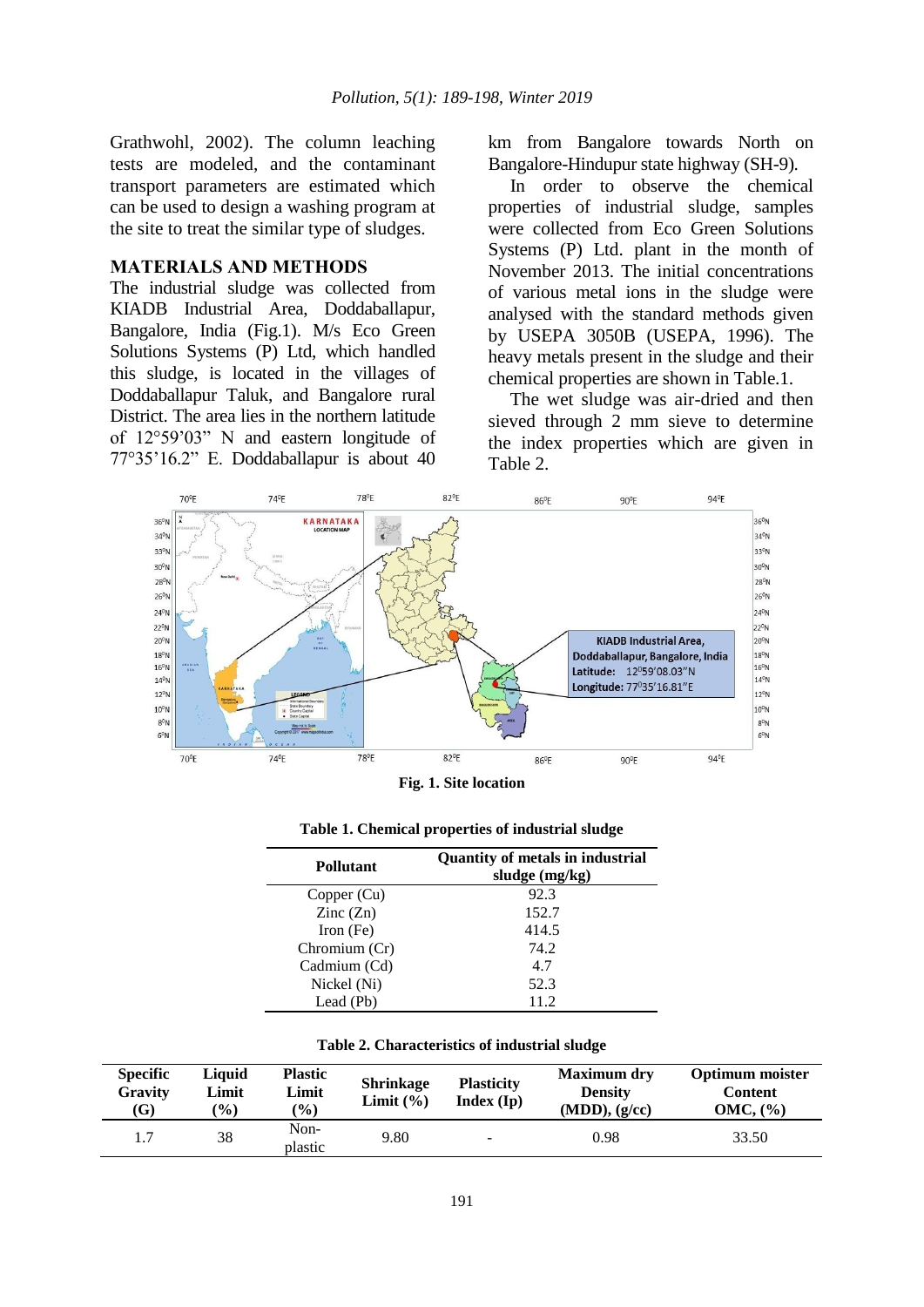The column leaching tests were conducted on the sludge samples (according to Rowe et al., 1988) to know the removal efficiencies of three leaching solutions, i.e. 0.1 N HCl, 0.1 N EDTA and 0.1 N FeCl<sub>3</sub>. The samples were compacted to a density of 0.98 g/cc (MDD) and a water content of 33.5% (OMC). The void ratio and porosity of the test samples were found to be 0.82 and 0.45, respectively. The volume of voids  $(V_V)$  was estimated by multiplying the porosity (n) with total volume (V) of the sample which is called as pore volume (pore volume  $= n.V$ ). The pore volume of the samples was estimated to be  $56.55 \text{ cm}^3$  and the average seepage velocities with a hydraulic gradient of 10 were estimated to be 5.2 x  $10^{-5}$ , 5.5 x  $10^{-4}$  and 1.2 x  $10^{-4}$  with 0.1 N HCl, 0.1 N EDTA and 0.1 N FeCl<sub>3</sub>, respectively. During the column leaching test, the seepage velocity increased with time due to the removal of contaminants and hence an average value of seepage velocity was taken for the analysis.

### **RESULTS AND DISCUSSION**

From the effluent concentrations obtained from the column leaching tests, the mass of contaminant leached with number of pore volumes of flow was determined. The number of pore volumes is estimated from the cumulative volume of effluent leached by taking the ratio of cumulative volume of effluent to one pore volume of soil sample. The cumulative leaching mass ratio (LMRm) was estimated corresponding to each time period by taking the ratio of cumulative mass of contaminant leached to the initial mass of contaminant present in the soil sample. The elution curves were prepared by taking number of pore volumes on x-axis and LMRm on y-axis. The elution curves are nothing but breakthrough curves in leaching which are useful to assess the efficiency of leaching solution and to select the suitable leaching solution for the soil washing treatment.

The experimental elution curves (number of pore volumes vs. LMRm) of the metal ions with different leaching solutions are given in Figs.  $2 - 4$ .

As most of the metals are soluble in HCl, it has been used as a leaching solution to remove the pollutants from the sludge. From the Fig. 2, it can be observed that all the seven metals were leached out with this solution in different quantities. The metals Cd, Cu, Zn and Ni have almost reached a removal efficiency of 50% after passing around 25 pore volumes of the solution through the sludge. It can also be observed that after 25 pore volumes of flow, the leachability of metals was reduced, and the elution curves were almost flat for all the metal ions tested. The order of removal efficiencies achieved with 0.1N HCl is as given below.

Cd  $(64.5\%) > Cu (57.9\%) > Zn (52.3\%) > Ni$  $(45.3\%)$  > Pb  $(28.5\%)$  > Fe  $(22.6\%)$  > Cr (18.3%)



**Fig. 2. Experimental elution curves with 0.1N HCL**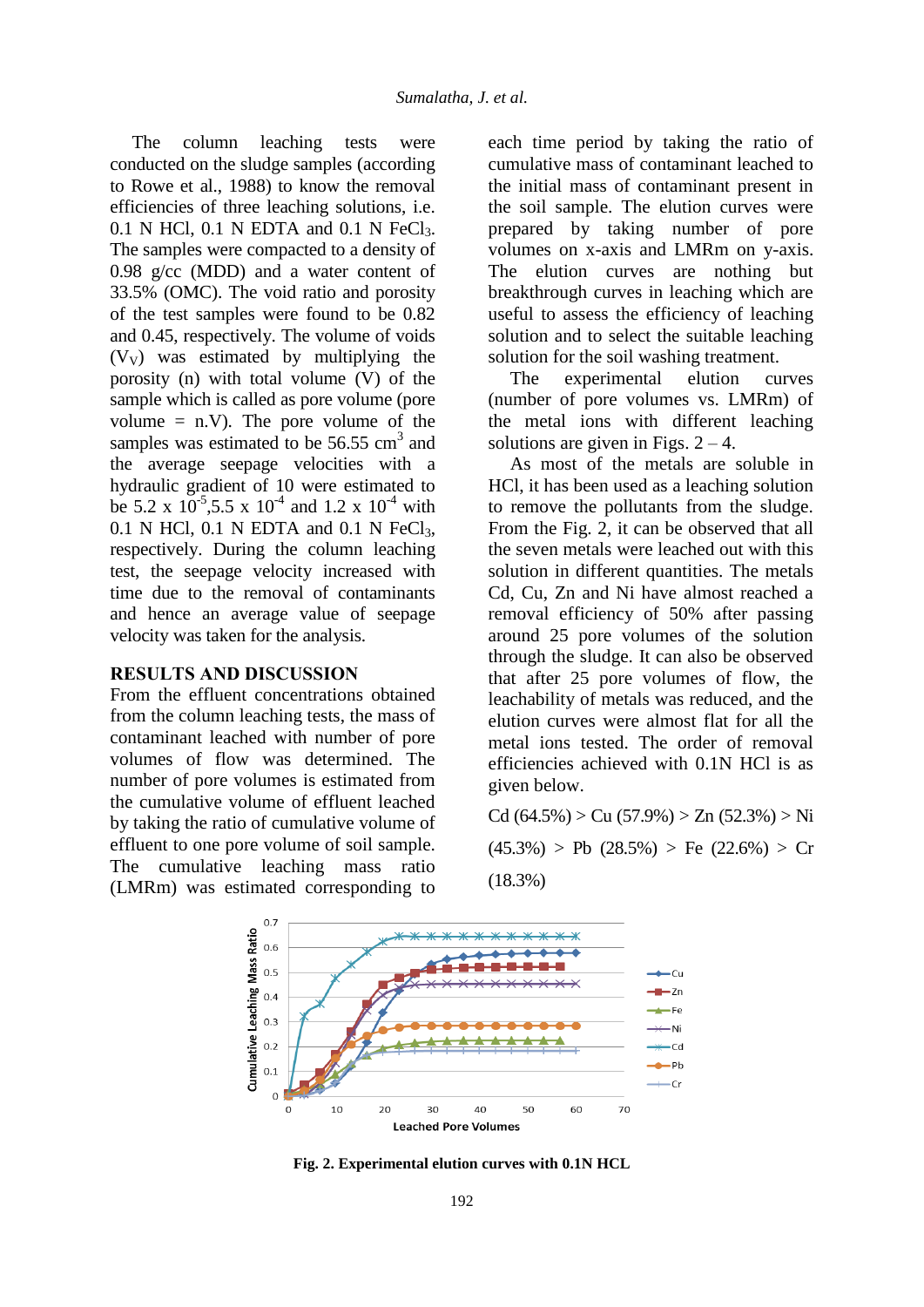

**Fig. 3. Experimental elution curves with 0.1N EDTA**

As most metal ions form stable complexes with EDTA, its efficiency in removing pollutants from ETP sludge was studied by passing 0.1N EDTA through this sludge. It can be observed from the elution curves of different metals (Fig.3) the curves were steep up to 20 pore volumes and were with a moderate slope up to 30 pore volumes followed by a flat portion. The metal ion Cd has reached its equilibrium much earlier compared to other metals at a pore volume of 10. The metal ions Cd, Cu and Zn have attained a removal efficiency of 80% and other metals have attained almost 50%. Hence this solution can be used to reduce the levels of contaminants in the sludge. The order of removal efficiencies achieved with 0.1N EDTA is as given below.

Cd (82.9%) > Cu (82.5%) > Zn (79.6%) > Ni (59.3%) >Pb (55.5%) >Fe (49.3%) > Cr (42.7%)



**Fig.4. Experimental elution curves of different metal ions with 0.1N FeCl3**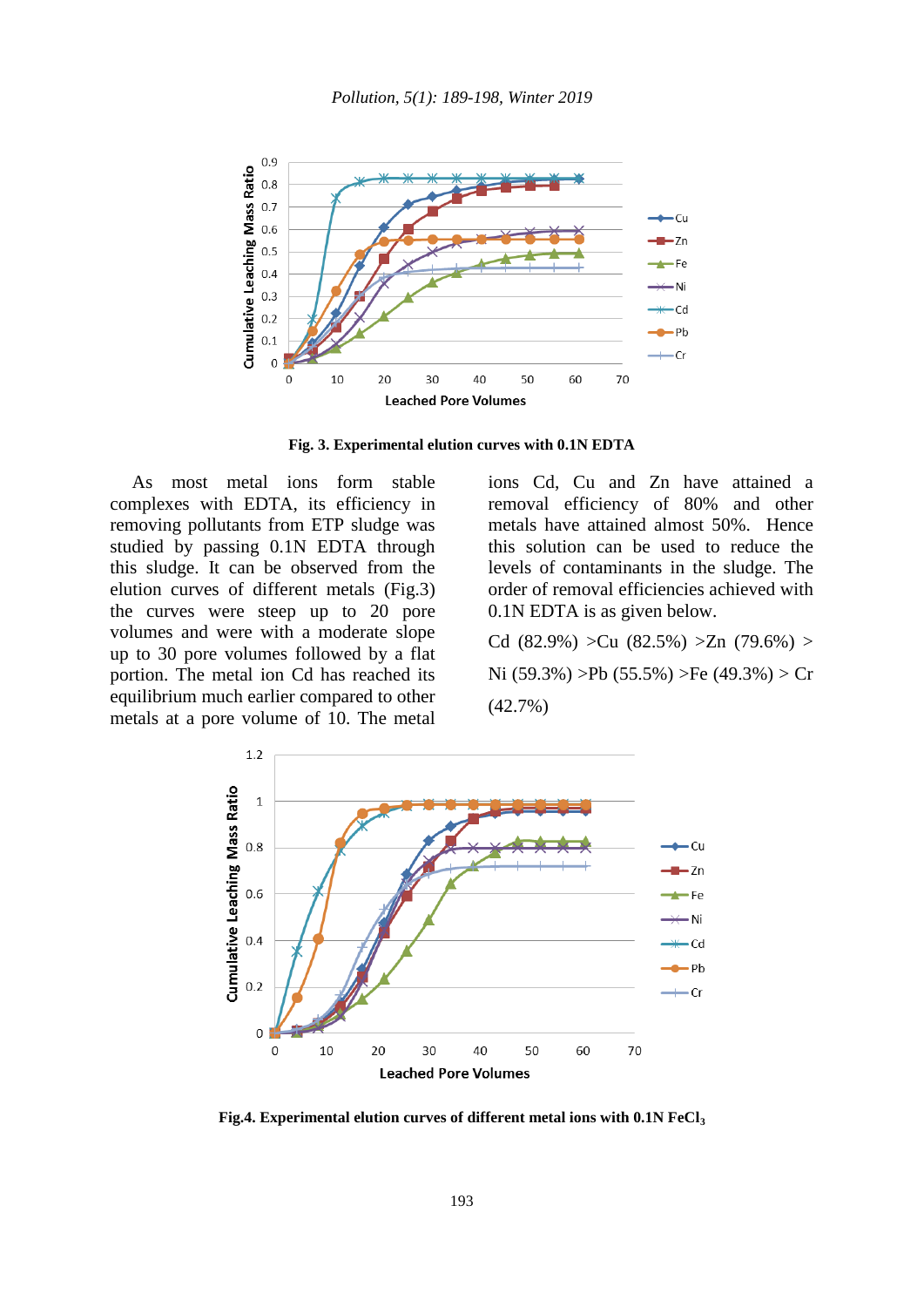In the present study, the ETP sludge was also treated with  $FeCl<sub>3</sub>$  to know the removal efficiencies of different metals from this sludge. The experimental elution curves of different metal ions are as shown in Fig 4. It can be observed from these curves that the removal efficiencies were much higher with this solution compared to all the leaching solutions used. All the metals have reached their equilibrium much earlier with this solution compared to that of 0.1N EDTA. The order of removal capacities for removing different ions using this leaching solution is as given below.

Cd (98.8%)>Pb (98.7%) >Zn (97.2%)>Cu (95.8%)>Fe (82.8%)>Ni (79.9%)>Cr (72.1%)

For a continuous point source of the contaminants leaching across the soil surface boundary for infinite duration, Ogata & Banks (1961) developed the analytical solution of Eq. 1. The governing linear partial differential equation for onedimensional linear advection-dispersionreactive process in vertical direction z for the unsteady state contaminant transport in a saturated homogeneous porous medium with uniform velocity field is given as:

$$
R\frac{\partial C}{\partial t} = D_z \frac{\partial^2 C}{\partial Z^2} - \overline{v}_z \frac{\partial C}{\partial Z}
$$
 (1)

where R is the dimensionless retardation factor defined as the ratio of the mean velocity of non-adsorbed solute to that of the retarded solute, c is the concentration of contaminant in the medium  $(M/L<sup>3</sup>)$ ,  $\partial c / \partial t$  is the change in concentration of contaminant with time  $((M/L<sup>3</sup>/T), D<sub>z</sub>$  is the longitudinal dispersion coefficient in z direction which takes into account both the molecular diffusion and the mechanical dispersion and is along the direction of flow and considered constant in this analysis,  $\partial c / \partial z$  is the change in concentration of contaminant with depth i.e. concentration gradient  $(M/L<sup>3</sup>/L)$ , and  $\bar{v}_z$  is the average linear velocity in direction z which was considered steady and uniform in time and space. They used initial condition of c (z, t = 0) = 0 for  $z \ge 0$ ; and the Diriclet boundary conditions of c (z  $= 0$ , t) = C<sub>0</sub> for t  $\geq 0$  and c (z = ∞, t) = 0 for  $t \geq 0$  and solution was obtained as:

$$
C(z,t) = \frac{C_0}{2}
$$
  
\n
$$
\left\{ erf c \left( \frac{Rz - \bar{v}_z t}{2\sqrt{D_z Rt}} \right) + exp \left( \frac{\bar{v}_z z}{D_z} \right) erf c \left( \frac{Rz + \bar{v}_z t}{2\sqrt{D_z Rt}} \right) \right\}
$$
 (2)

where  $C_0$  is the concentration of the contaminant at the soil surface i.e., the upstream boundary

The last boundary condition can only be appreciated mathematically. However, this is required to arrive at the analytical solution (Eq. 2). The erfc (u) is the complementary error function which is equal to 1 - erf (u). For estimation of contaminant transport parameters, the method as reported by Rowe et al. (1988) was used. A computer program was prepared for the above equation using MATLAB v7 software tool to perform the iterations. The experimental values of the seepage velocity  $(\bar{v}_z)$ , thickness of the sample (z), time periods (t) and the effluent concentrations along with the trial values of dispersion coefficient  $D<sub>z</sub>$  and retardation factor (R) were incorporated into the computer program. The trial values of D and R were taken from the literature values (Almani et al., 2013). By running this program, the theoretical effluent concentrations were determined, and the plot was generated with the theoretical breakthrough curves. The theoretical effluent concentrations were compared with experimental values and the iterations were continued till the theoretical curve match with the experimental values. The transport parameters were obtained by matching the theoretical elution curves (with a set of assumed diffusion coefficients and retardation factors) with the experimental elution curves (i.e. breakthrough curves for leaching).

As the  $0.1N$  FeCl<sub>3</sub> solution gave comparatively better results, the transport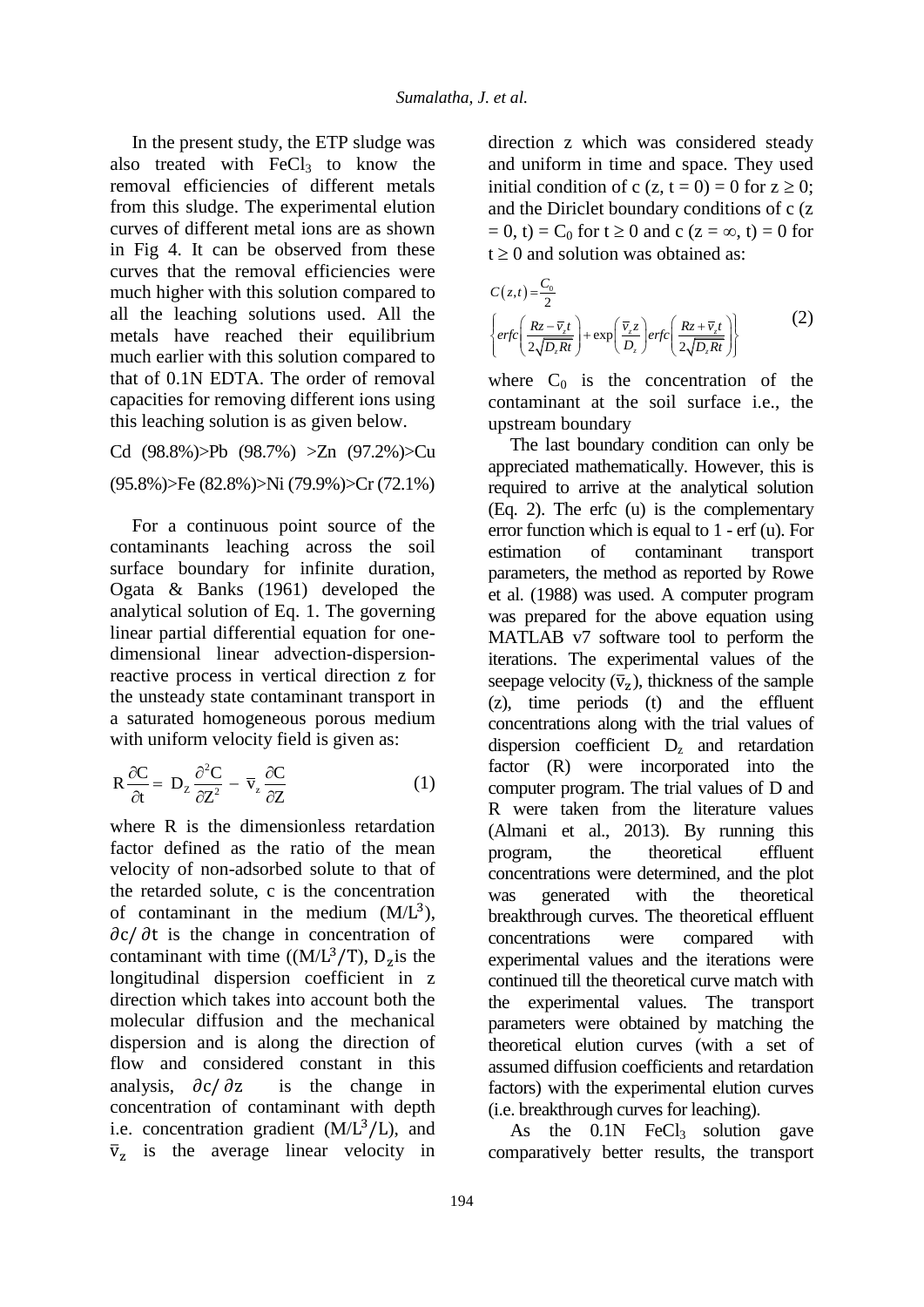obtained are shown in Fig 5andthe estimated transport parameters are given in Table 3.



parameters were determined with respect to this solution. The theoretical elution curves

**Fig. 5.Theoretical elution curves**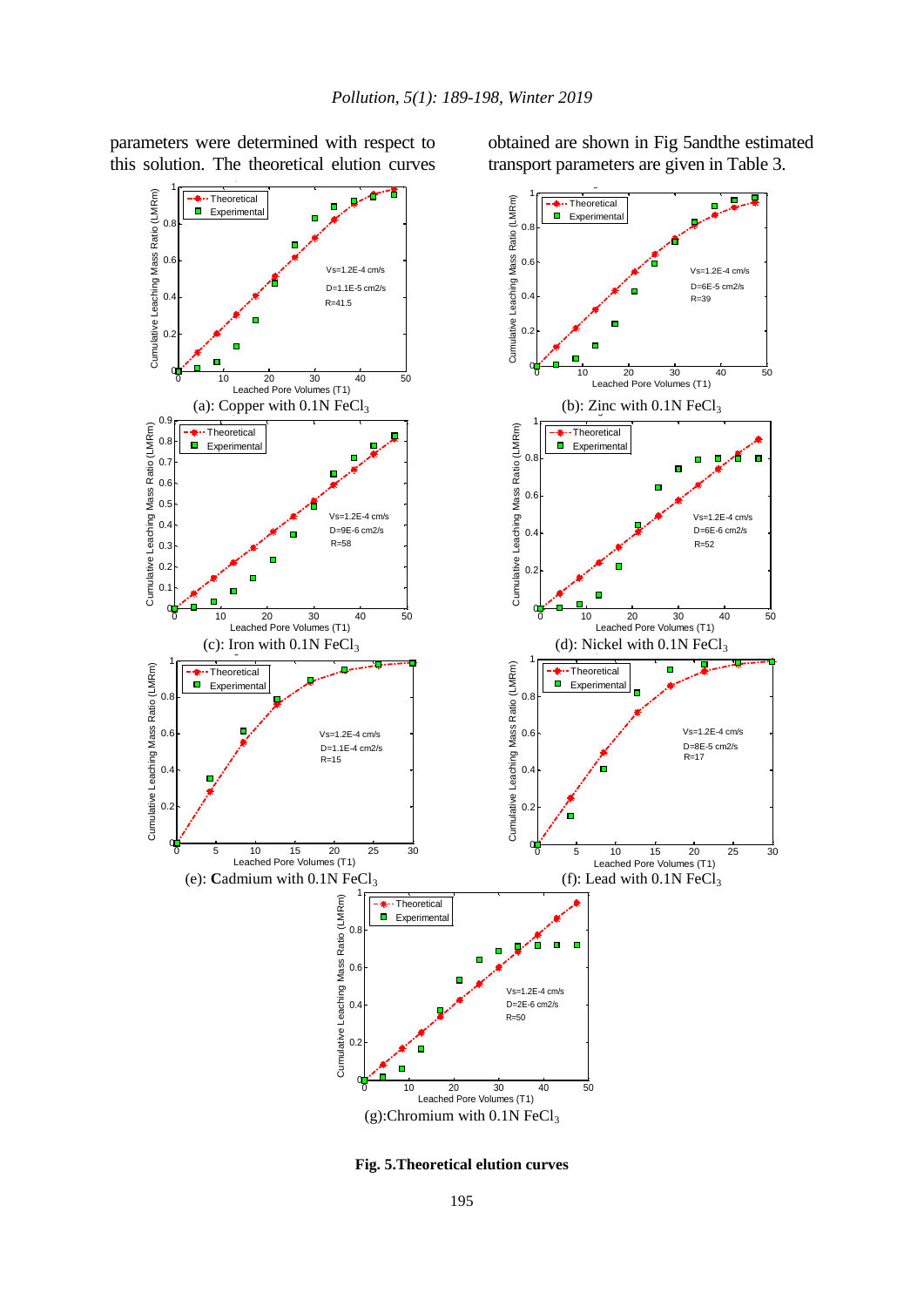|                          | With $0.1N$ FeCl <sub>3</sub> |                    |
|--------------------------|-------------------------------|--------------------|
| <b>Pollutant</b>         | Dispersion coefficient,       | <b>Retardation</b> |
|                          | $D$ (cm <sup>2</sup> /s)      | Factor $(R)$       |
| Copper (Cu)              | $1.1 \times 10^{-5}$          | 41.5               |
| $\text{Zinc}(\text{Zn})$ | $6.0 \times 10^{-5}$          | 39.0               |
| Iron $(Fe)$              | $9.0 \times 10^{-6}$          | 58.0               |
| Chromium (Cr)            | $2.0 \times 10^{-6}$          | 50.0               |
| Cadmium (Cd)             | $1.1 \times 10^{-4}$          | 15.0               |
| Nickel (Ni)              | $6.0 \times 10^{-6}$          | 52.0               |
| Lead (Pb)                | $8.0 \times 10^{-5}$          | 17.0               |

**Table 3. Contaminant transport parameters of different metal ions**



**Fig. 6. Removal efficiencies of 0.1N FeCl3 for different metal ions** 

The dispersion coefficients(D) of different metals were observed to be in the range of 2.0 x  $10^{-6}$  - 1.1 x  $10^{-4}$  cm<sup>2</sup>/s and retardation factors(R) were observed to be in the range of  $15 - 58$ . The contaminant transport parameters obtained can be substituted in the contaminant transport equation (Eq. 2) to estimate the time required for reducing the contaminant concentrations to the required level. From the time estimated (t), the quantity of leaching solution required (Q) at the site can be calculated by multiplying the time with cross sectional area and velocity of soil. The percent removal of metal ions with  $0.1N$  FeCl<sub>3</sub> have been compared and presented in Fig. 6. From this Fig., it is observed that the metal ions Cu, Zn, Cd and Pb have attained more than 95% removal efficiency. The highest removal

efficiencies of Fe, Ni and Cr were observed to be 82.8, 79.8 and 72.1%, respectively.

#### **CONCLUSIONS**

The contaminants in the sludge can be removed or reduced by washing it with suitable leaching solutions. From the column leaching tests conducted on the sludge it was found that  $0.1N$  FeCl<sub>3</sub> solution is the most efficient leaching fluid to remove the metal ions Cu, Zn, Fe, Ni, Cd, Pb and Cr present in the sludge.

The percent removals obtained with the leaching solutions used are as follows.

With 0.1 N HCl: Cd (64.5%)>Cu (57.9%)>Zn (52.3%)>Ni  $(45.3\%)$ >Pb  $(28.5\%)$  > e  $(22.6\%)$  > Cr (18.3%) With 0.1 N EDTA: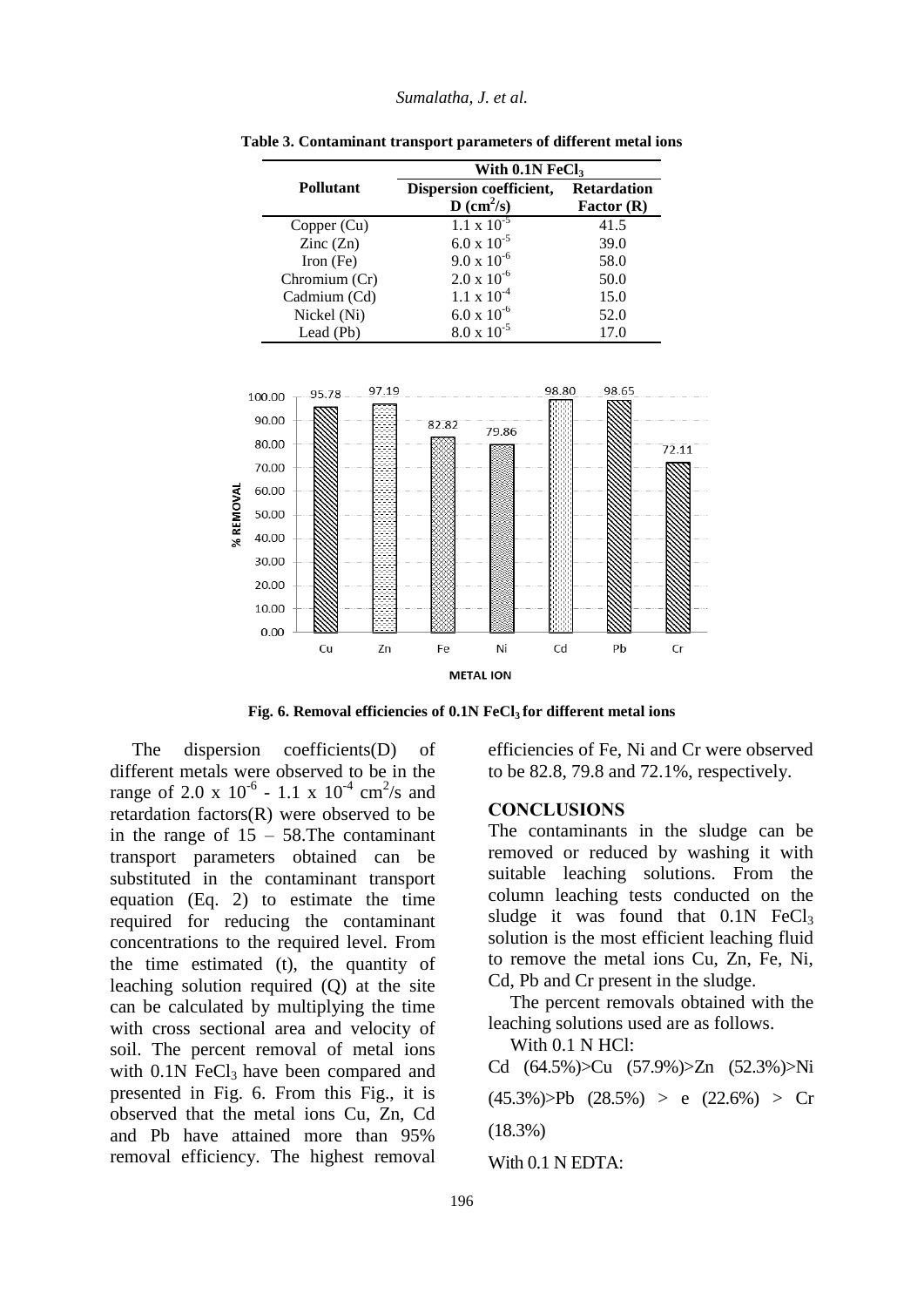Cd (82.9%)>Cu (82.5%)>Zn (79.6%)> Ni

(59.3%)>Pb (55.5%)>Fe (49.3%)> Cr (42.7%)

With  $0.1$  N FeCl<sub>3</sub>:

Cd (98.8%)>Pb (98.7%) >Zn (97.2%)>Cu

#### (95.8%)>Fe (82.8%)>Ni (79.9%)>Cr (72.1%)

The dispersion coefficients of different metals were observed in the range of 2.0 x  $10^{-6}$  - 1.1 x  $10^{-4}$ cm<sup>2</sup>/s and retardation factors were observed in the range of  $15 - 58$ .

#### **REFERENCES**

Akahane, I. Makino, T. Maejima, Y. Kamiya, T. Takano, H. Ibaraki, T. and Inahara, M. (2013). Remediation of Cadmium contaminated paddy soils by washing with ferric chloride (FeCl<sub>3</sub>): Effect of soil washing on cadmium concentration in soil solution and spinach, Japan Agricultural Research Quarterly, 47(3); 273-281.

Almani, Z.A. Pathan, A.F.H. and Memon, A.A. (2013). Heavy metal diffusion through soft clay under high hydraulic gradients. Mehran University Research Journal of Engineering and Technology, 32(2); 307-318.

Balasubramanian, J. Sabumon, P. C. Lazar, J. U. and Ilangovan, R. (2006). Reuse of textile effluent treatment plant sludge in building materials. Waste management, 26(1); 22-28.

Baskar, R. Begum, K. M. M. S. and Sundaram, S. (2006). Characterization and reuse of textile effluent treatment plant waste sludge in clay bricks. Journal of the University of Chemical Technology and Metallurgy, 41(4); 473-478.

Bilgin, M. and Tulun, S. (2016). Removal of heavy metals (Cu, Cd and Zn) from contaminated soils using EDTA and FeCl<sub>3</sub>. Global NEST J, 18; 98-107.

Farley, K.J. David, A.D. and Francois, M.M.M. (1985). A surface precipitation model for the sorption of cations on metal oxides, Journal of Colloid and Interface Science, 106(1); 226-242.

Gebreyesus, S. T. (2015). Heavy Metals in Contaminated Soil: Sources & Washing through Chemical Extractants. American Scientific Research Journal for Engineering, Technology, and Sciences, 10(1); 54-60.

Gitipour, S. Ahmadi, S. Madadian, E. and Ardestani, M. (2016). Soil washing of chromiumand cadmium-contaminated sludge using acids and ethylenediaminetetra acetic acid chelating agent. Environmental technology, 37(1); 145-151.

Gusiatin, Z. M. and Klimiuk, E. (2012). Metal (Cu, Cd and Zn) removal and stabilization during multiple soil washing by saponin. Chemosphere, 86(4); 383-391.

Kakati, J. P. Ponmurugan, P. Rajasekaran, N. and Gnanamangai, B. M. (2013). Effect of textile effluent treatment plant sludge on the growth metabolism of Green gram (Vigna radiata L). International Journal of Environment and Pollution, 51(1-2); 79-90.

Khalkhaliani, D. N. Mesdaghinia, A. R. Mahvi, A. H. Nouri, J. and Vaezi, F. (2006). An experimental study of heavy metal extraction, using various concentration of EDTA in a sandy loam soil. Pakistan Journal of Biological Sciences, 9(5); 837-842.

Ling, W. Shen, Q., Gao, Y. Gu, X. and Yang, Z. (2007). Use of bentonite to control the release of copper from contaminated soils. Australian Journal of Soil Research, 45(8); 618-623.

Ma, F. Zhang, Q. Xu, D. Hou, D. Li, F. and Gu, Q. (2014). Mercury removal from contaminated soil by thermal treatment with  $FeCl<sub>3</sub>$  at reduced temperature. Chemosphere, 117; 388-393.

Martinez, C. E.and McBride, M. B. (1998). Coprecipitates of Cd, Cu, Pb and Zn in iron oxides: solid phase transformation and metal solubility after aging and thermal treatment. Clays and Clay minerals, 46(5); 537-545.

Mary Lissy, P. N. and Sreeja M.S. (2014). Utilization of sludge in manufacturing energy efficient bricks, IOSR Journal of Mechanical and Civil Engineering, 11(III); 70-73.

McLaughlin, M. J. Hamon, R. E. McLaren, R. G. Speir, T. W. and Rogers, S. L. (2000a). A bioavailability-based rationale for controlling metal and metalloid contamination of agricultural land in Australia and New Zealand. Soil Research, 38(6); 1037-1086.

McLaughlin, M. J. Zarcinas, B. A. Stevens, D. P. and Cook, N. (2000b). Soil testing for heavy metals. Communications in Soil Science & Plant Analysis, 31(11-14); 1661-1700.

Mulligan, C. N. Yong, R. N. and Gibbs, B. F. (2001). Remediation technologies for metalcontaminated soils and groundwater: an evaluation. Engineering Geology, 60(1); 193-207.

Ogata, A. and Banks, R. B. (1961). A solution of the differential equation of longitudinal dispersion in porous media: fluid movement in earth materials, Vol.411. US Government Printing Office.